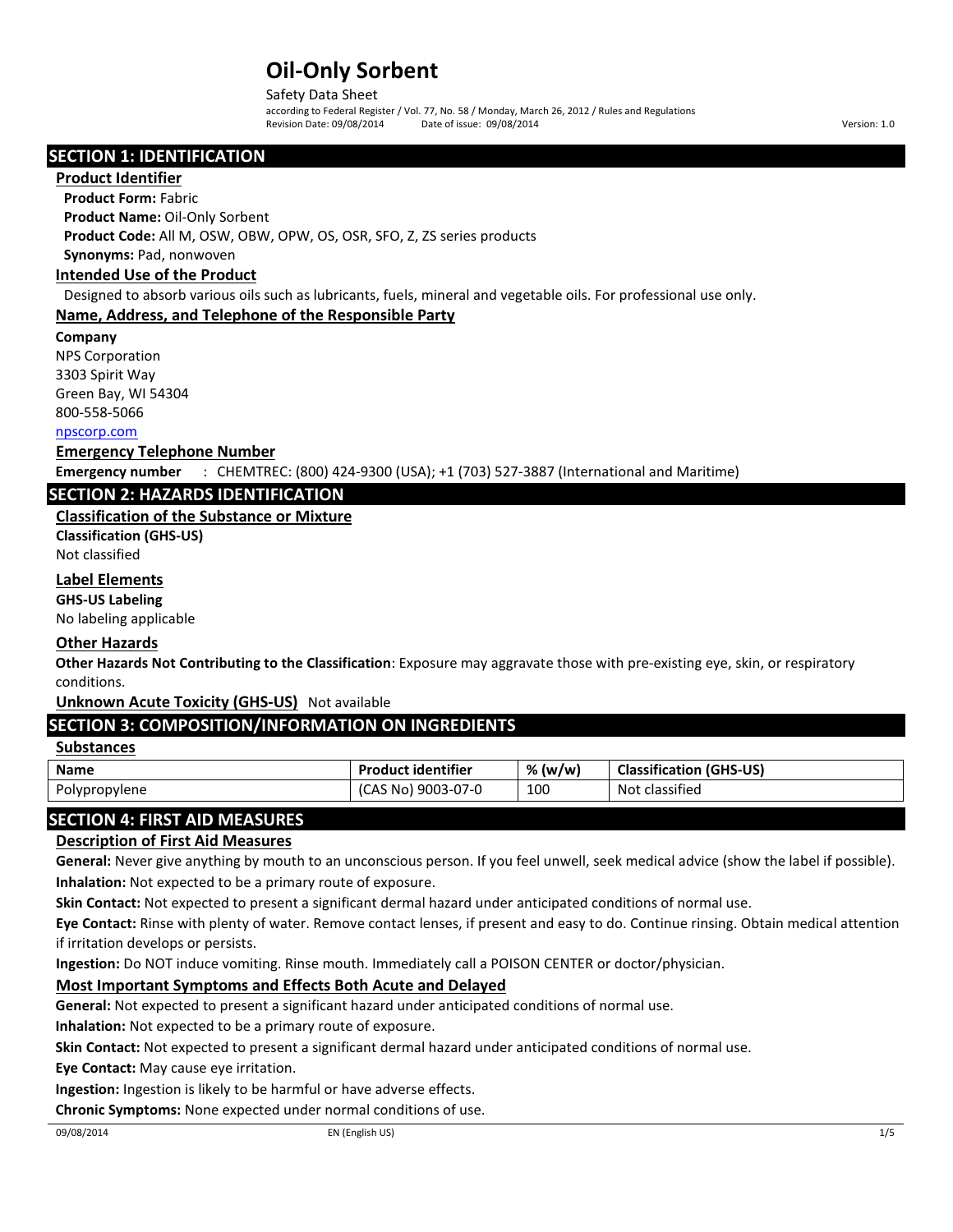Safety Data Sheet

according to Federal Register / Vol. 77, No. 58 / Monday, March 26, 2012 / Rules and Regulations

#### Indication of Any Immediate Medical Attention and Special Treatment Needed

If you feel unwell, seek medical advice (show the label where possible).

## SECTION 5: FIRE-FIGHTING MEASURES

#### Extinguishing Media

Suitable Extinguishing Media: Use extinguishing media appropriate for surrounding fire.

Unsuitable Extinguishing Media: Do not use a heavy water stream. Use of heavy stream of water may spread fire.

#### Special Hazards Arising From the Substance or Mixture

Fire Hazard: Not considered flammable but may burn at high temperatures.

Explosion Hazard: Product itself is not explosive.

Reactivity: Hazardous reactions will not occur under normal conditions.

#### Advice for Firefighters

Precautionary Measures Fire: Exercise caution when fighting any chemical fire.

Firefighting Instructions: Use water spray or fog for cooling exposed containers.

Protection During Firefighting: Do not enter fire area without proper protective equipment, including respiratory protection.

Hazardous Combustion Products: Carbon oxides (CO,  $CO<sub>2</sub>$ ).

Reference to Other Sections

Refer to section 9 for flammability properties.

## SECTION 6: ACCIDENTAL RELEASE MEASURES

#### Personal Precautions, Protective Equipment and Emergency Procedures

General Measures: No special measures required.

#### For Non-Emergency Personnel

Protective Equipment: Use appropriate personal protection equipment (PPE).

Emergency Procedures: Evacuate unnecessary personnel.

#### For Emergency Personnel

Protective Equipment: Equip cleanup crew with proper protection.

Emergency Procedures: Eliminate ignition sources. Ventilate area.

#### Environmental Precautions

Prevent entry to sewers and public waters.

#### Methods and Material for Containment and Cleaning Up

For Containment: Contain and collect as any solid.

Methods for Cleaning Up: Dispose of waste safely. Transfer spilled material to a suitable container for disposal. Contact competent authorities after a spill.

#### Reference to Other Sections

See Heading 8. Exposure controls and personal protection.

#### SECTION 7: HANDLING AND STORAGE

#### Precautions for Safe Handling

#### Additional Hazards When Processed: None.

Hygiene Measures: Handle in accordance with good industrial hygiene and safety procedures. Wash hands and other exposed areas with mild soap and water before eating, drinking or smoking and when leaving work.

#### Conditions for Safe Storage, Including Any Incompatibilities

Technical Measures: Comply with applicable regulations.

Storage Conditions: Keep/Store away from direct sunlight, extremely high temperatures, and incompatible materials.

Incompatible Materials: Strong oxidizers.

#### Specific End Use(s)

Designed to absorb various oils such as lubricants, fuels, mineral and vegetable oils. For professional use only.

### SECTION 8: EXPOSURE CONTROLS/PERSONAL PROTECTION

#### Control Parameters

No Occupational Exposure Limits (OELs) have been established for this product or its chemical components.

#### Exposure Controls

Appropriate Engineering Controls: Ensure all national/local regulations are observed.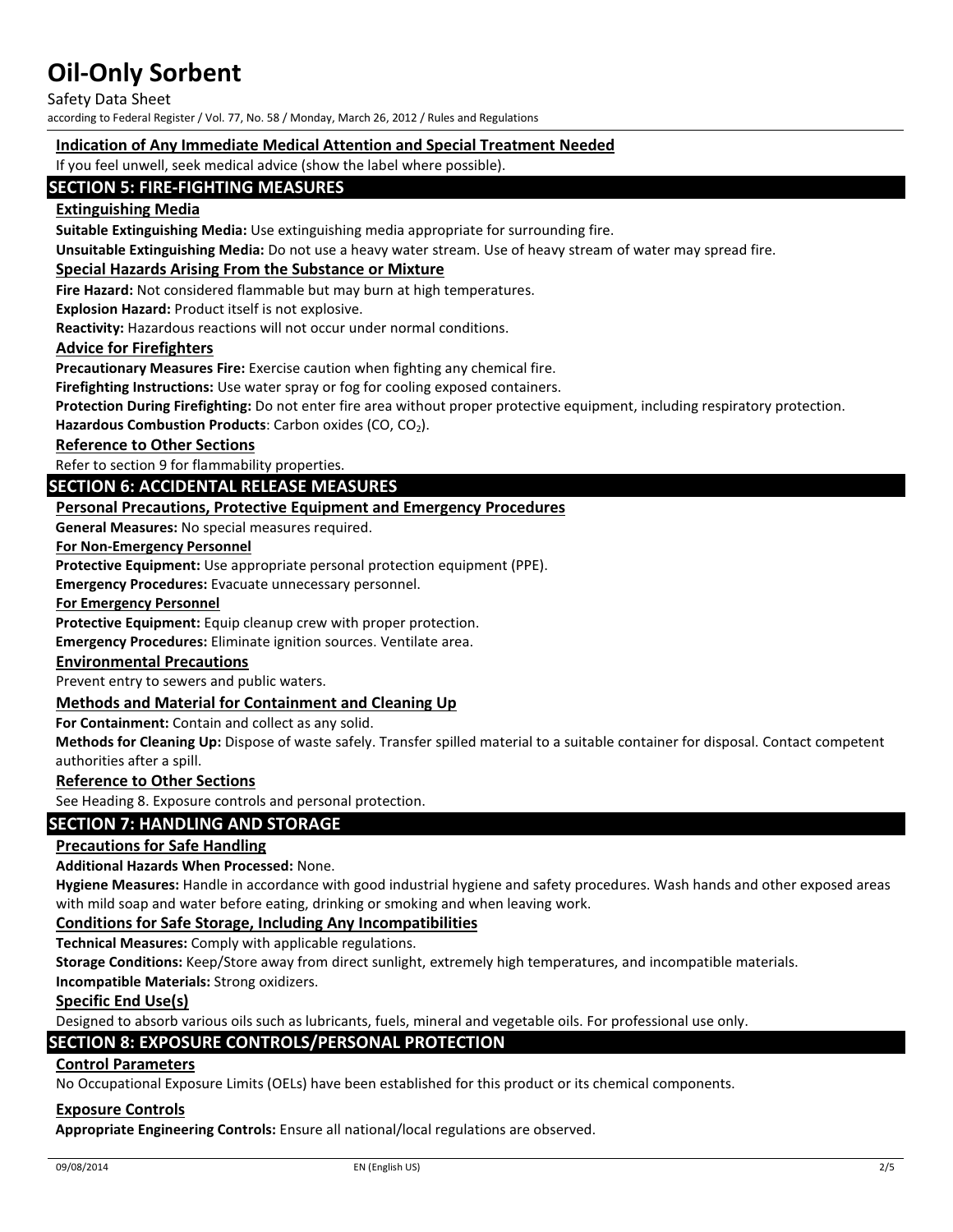Safety Data Sheet

according to Federal Register / Vol. 77, No. 58 / Monday, March 26, 2012 / Rules and Regulations

Personal Protective Equipment: Not required for normal conditions of use.

Materials for Protective Clothing: Not required for normal conditions of use.

Hand Protection: Not required for normal conditions of use.

Eye Protection: Not required for normal conditions of use.

Skin and Body Protection: Not required for normal conditions of use.

Respiratory Protection: Not required for normal conditions of use.

Environmental Exposure Controls: Do not allow the product to be released into the environment.

Consumer Exposure Controls: Do not eat, drink or smoke during use.

## SECTION 9: PHYSICAL AND CHEMICAL PROPERTIES

Information on Basic Physical and Chemical Properties

| <b>Physical State</b>                                    |           | Solid                                                                 |
|----------------------------------------------------------|-----------|-----------------------------------------------------------------------|
| Appearance                                               |           | White or colored fabric or particulate                                |
| Odor                                                     |           | Odorless                                                              |
| <b>Odor Threshold</b>                                    |           | Not available                                                         |
| рH                                                       |           | Not available                                                         |
| <b>Evaporation Rate</b>                                  |           | Not available                                                         |
| <b>Melting Point</b>                                     |           | 177 °C (350 °F)                                                       |
| <b>Freezing Point</b>                                    |           | Not available                                                         |
| <b>Boiling Point</b>                                     |           | Not available                                                         |
| <b>Flash Point</b>                                       |           | 625 °C (1157 °F)                                                      |
| <b>Auto-ignition Temperature</b>                         |           | Not available                                                         |
| <b>Decomposition Temperature</b>                         |           | Not available                                                         |
| Flammability (solid, gas)                                |           | Not available                                                         |
| <b>Lower Flammable Limit</b>                             |           | Not available                                                         |
| <b>Upper Flammable Limit</b>                             |           | Not available                                                         |
| <b>Vapor Pressure</b>                                    |           | Not available                                                         |
| <b>Relative Vapor Density at 20 °C</b>                   |           | Not available                                                         |
| <b>Relative Density</b>                                  |           | Not available                                                         |
| <b>Specific Gravity</b>                                  |           | 0.9                                                                   |
| Solubility                                               |           | Insoluble                                                             |
| Partition coefficient: n-octanol/water                   |           | Not available                                                         |
| <b>Viscosity</b>                                         |           | Not available                                                         |
| <b>Explosion Data - Sensitivity to Mechanical Impact</b> | $\cdot$ . | Not expected to present an explosion hazard due to mechanical impact. |
| <b>Explosion Data – Sensitivity to Static Discharge</b>  |           | Not expected to present an explosion hazard due to static discharge.  |

## SECTION 10: STABILITY AND REACTIVITY

Reactivity: Hazardous reactions will not occur under normal conditions.

Chemical Stability: Stable under recommended handling and storage conditions (see section 7).

Possibility of Hazardous Reactions: Hazardous polymerization will not occur.

Conditions to Avoid: Extremely high or low temperatures. Incompatible materials. Ignition sources.

Incompatible Materials: Strong oxidizers.

Hazardous Decomposition Products: Carbon oxides (CO, CO<sub>2</sub>).

## SECTION 11: TOXICOLOGICAL INFORMATION

#### Information on Toxicological Effects - Product

Acute Toxicity: Not classified

LD50 and LC50 Data: Not available

Skin Corrosion/Irritation: Not classified

Serious Eye Damage/Irritation: Not classified

Respiratory or Skin Sensitization: Not classified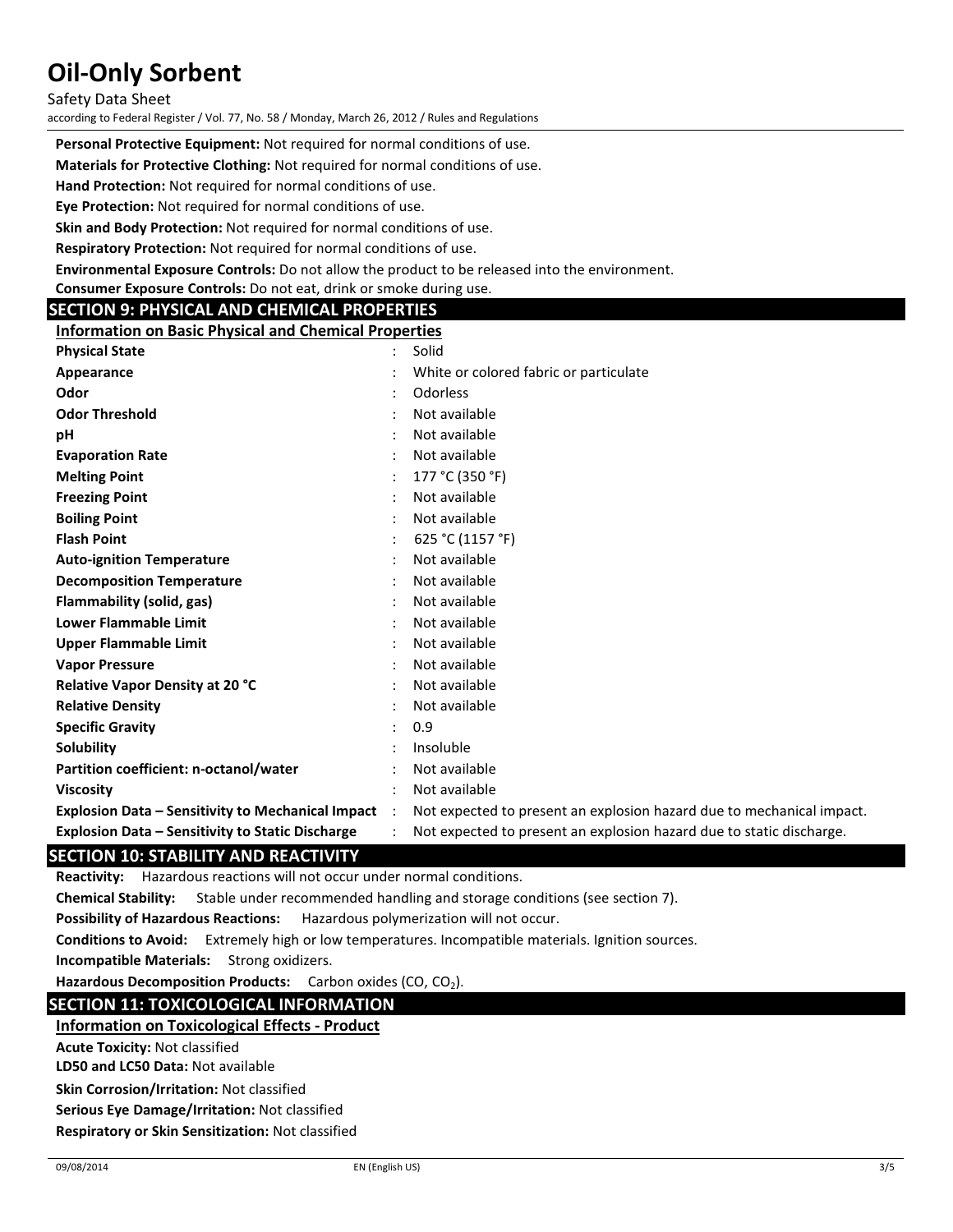Safety Data Sheet according to Federal Register / Vol. 77, No. 58 / Monday, March 26, 2012 / Rules and Regulations

Germ Cell Mutagenicity: Not classified

Teratogenicity: Not available

Carcinogenicity: Not classified

Specific Target Organ Toxicity (Repeated Exposure): Not classified

Reproductive Toxicity: Not classified

Specific Target Organ Toxicity (Single Exposure): Not classified

Aspiration Hazard: Not classified

Symptoms/Injuries After Inhalation: Not expected to be a primary route of exposure.

Symptoms/Injuries After Skin Contact: Not expected to present a significant dermal hazard under anticipated conditions of normal use.

Symptoms/Injuries After Eye Contact: May cause eye irritation.

Symptoms/Injuries After Ingestion: Ingestion is likely to be harmful or have adverse effects.

Chronic Symptoms: None expected under normal conditions of use.

### Information on Toxicological Effects - Ingredient(s)

LD50 and LC50 Data:

Polypropylene (9003-07-0)

IARC Group 3

## SECTION 12: ECOLOGICAL INFORMATION

**Toxicity** Not classified

Persistence and Degradability Not available

Bioaccumulative Potential Not available

Mobility in Soil Not available

#### Other Adverse Effects

Other Information: Avoid release to the environment.

#### SECTION 13: DISPOSAL CONSIDERATIONS

Waste Disposal Recommendations: Dispose of waste material in accordance with all local, regional, national, and international regulations.

Ecology – Waste Materials: Avoid release to the environment.

### SECTION 14: TRANSPORT INFORMATION

| 14.1 In Accordance with DOT  | Not regulated for transport |
|------------------------------|-----------------------------|
| 14.2 In Accordance with IMDG | Not regulated for transport |
| 14.3 In Accordance with IATA | Not regulated for transport |
| 14.4 In Accordance with TDG  | Not regulated for transport |

## SECTION 15: REGULATORY INFORMATION

#### US Federal Regulations

Polypropylene (9003-07-0)

Listed on the United States TSCA (Toxic Substances Control Act) inventory

#### US State Regulations

Neither this product nor its chemical components appear on any US state lists.

#### Canadian Regulations

| <b>Oil-Only Absorbent</b>                                                                                                                                                                                                       |                                                                 |
|---------------------------------------------------------------------------------------------------------------------------------------------------------------------------------------------------------------------------------|-----------------------------------------------------------------|
| <b>WHMIS Classification</b>                                                                                                                                                                                                     | Uncontrolled product according to WHMIS classification criteria |
|                                                                                                                                                                                                                                 |                                                                 |
|                                                                                                                                                                                                                                 |                                                                 |
| Polypropylene (9003-07-0)                                                                                                                                                                                                       |                                                                 |
| $\sim$ . The contract of the contract of the contract of the contract of the contract of the contract of the contract of the contract of the contract of the contract of the contract of the contract of the contract of the co | .                                                               |

Listed on the Canadian DSL (Domestic Substances List) inventory. WHMIS Classification Uncontrolled product according to WHMIS classification criteria